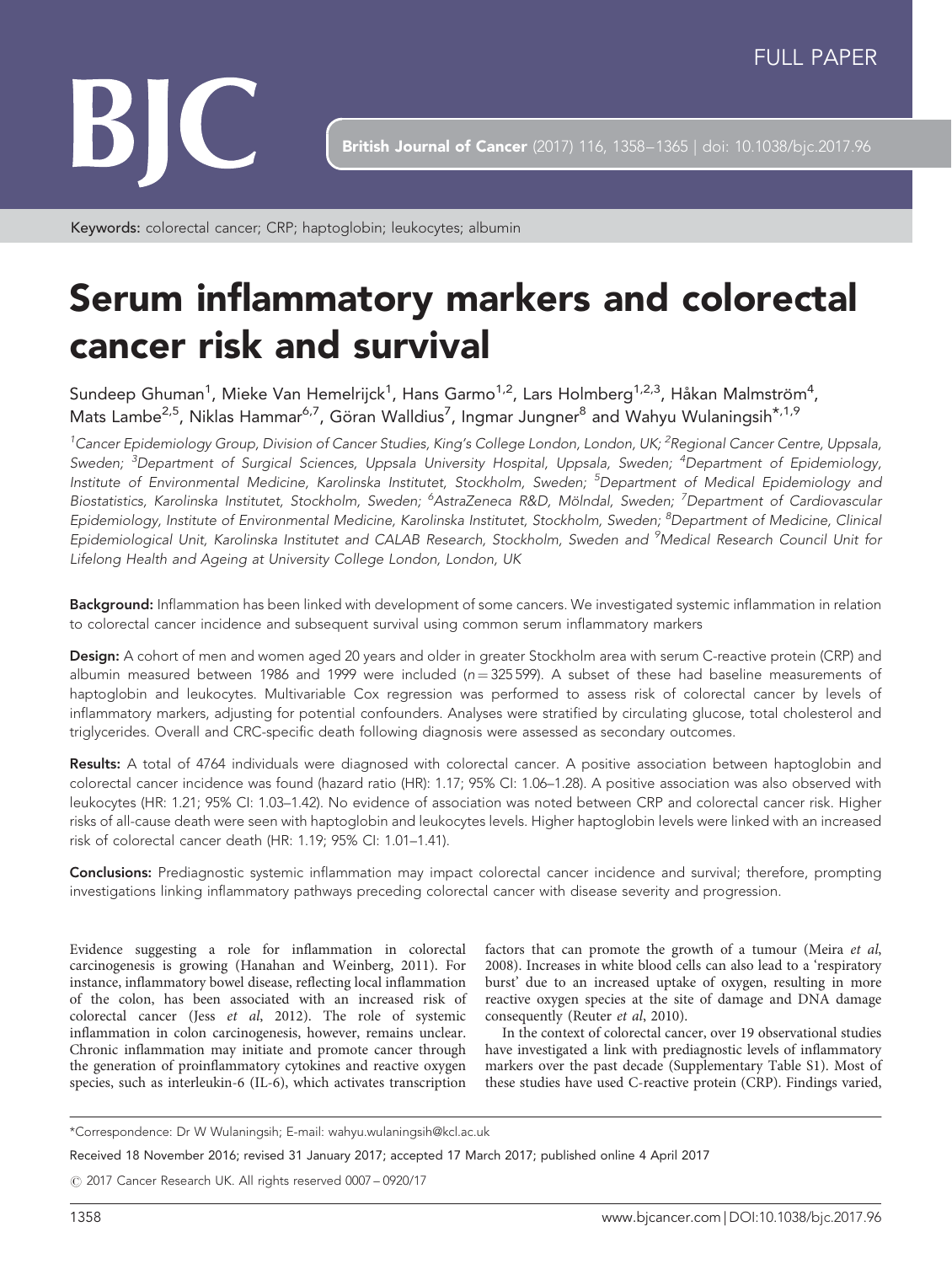with nine studies having reported a positive association between CRP and colorectal cancer risk. A meta-analysis in 2013 found no statistical significance (hazard ratio (HR) 1.055; 95 CI: 0.925– 1.184), but concluded there could be a possible link between elevated CRP levels and colorectal cancer (Guo et al[, 2013](#page-6-0)). Therefore, the link between markers of chronic inflammation and risk of colorectal cancer is still unclear.

We investigated the link between inflammation and colorectal cancer risk in a cohort of the Apolipoprotein Mortality Risk Study (AMORIS) Study ( $n = 325599$ ). In addition to commonly studied CRP, we also assessed albumin, haptoglobin and white blood cells as markers of inflammation in relation to risk of colorectal cancer. C-reactive protein, an acute phase reactant, is elevated in response to inflammation following a rise in proinflammatory interleukin-6 (IL-6) and is the most widely used marker to assess inflammation in clinic ([Skinner](#page-7-0) et al, 2010). Similar to CRP, haptoglobin levels also rise in the presence of increased IL-6 levels ([Rodriguez-](#page-6-0)[Hernandez](#page-6-0) et al, 2013). On the other hand, albumin levels drop in response to inflammation; hence, albumin is regarded as a negative acute phase reactant (Fox et al[, 2013\)](#page-6-0). Second, we studied prediagnostic levels of these inflammatory markers in relation to survival among colorectal cancer patients  $(n = 4764)$ . We also considered metabolic disorders by assessing serum markers of glucose and lipid metabolism.

# MATERIALS AND METHODS

Study population. The AMORIS Study has been described in further detail elsewhere [\(Holme](#page-6-0) et al, 2010). Briefly, this cohort consists of men and women from the greater Stockholm area in Sweden who underwent clinical laboratory testing at the Central Automation Laboratory (CALAB) in Stockholm, Sweden, with follow-up information collected from Swedish national registries. In CALAB, over 500 blood biomarkers were collected between 1986 and 1996. All the individuals at the time were either healthy individuals referred for clinical laboratory testing as part of a general health check-up or were outpatients. None of the individuals were in-patients at the time their blood samples were taken. Apart from the information on blood testing, no clinical data was included in the CALAB database. With a ten-digit personal identification number, the CALAB database was linked to several Swedish national registries such as the National Cancer Register, the Hospital Discharge Register, the Cause of Death Register, the consecutive Swedish Censuses during 1970–1990 and the National Register of Emigration. These databases provided data on socioeconomic status, vital status, cancer diagnosis, comorbidity and emigration. All aspects of the AMORIS Study complied with the Declaration of Helsinki and the ethics review board of Karolinska Institute approved the AMORIS Study.

For this study, all individuals aged 20 years and older with baseline measurements of CRP and albumin ( $n = 325599$ ) were included, among which 218 158 also had baseline haptoglobin levels measured, 96 821 had leukocytes measurements and 57 340 participants had body mass index (BMI) measurements. None of the participants had a history of cancer at baseline. Participants with measurements of serum inflammatory markers taken within 2 years before the end of follow-up were excluded to reduce the possibility of reverse causation.

Outcome assessment. The main outcome of interest was diagnosis of colorectal cancer as obtained from the Swedish Cancer Register using the International Code of Diseases, version 7 (ICD-7 code: 153-154). As a secondary outcome, we investigated mortality from colorectal cancer and from all causes for which we obtained information from the Cause of Death Register. The follow-up time for the primary outcome was defined as the time

Serum inflammatory markers. Serum CRP and haptoglobin levels were measured with an immunoturbidimetric assay (reagents from Orion Diagnostics, Espoo, Finland). These were analysed using fully automated multichannel analysers. For CRP, an Auto Chemist-PRISMA was used from 1985 to 1992 and from 1993 to 1996 a DAX96 from Technicon Instruments (Bayer Diagnostics, New York, NY, USA) was used. Hitachi-analysers (Mannheim, Germany) were used to analyse haptoglobin ([Holme](#page-6-0) et al, 2010). At the time of laboratory examination (1985–1996), highsensitivity CRP (hs-CRP) was not available and CRP concentrations below the level of  $10 \text{ mg}$  $1^{-1}$  could not be discriminated. However, the cutoff point of  $10$  mg l<sup>-1</sup> is widely accepted as the upper limit of the health-associated reference range ([Wilkins](#page-7-0) et al, [1998](#page-7-0)). Albumin was measured with a bromcresol green method. Leukocyte count was measured with routinely used haematology analysers from STKS Haematology System (Beckman Coulter Inc., Fullerton, CA, USA). Total imprecision calculated by the coefficient of variation was 12% for CRP, 5.6% for haptoglobin,  $<$  1.8% for albumin and for  $\langle 2.7\%$  for leukocytes ([Wulaningsih](#page-7-0) et al, [2015](#page-7-0)). Central Automation Laboratory performed all laboratory procedure and complied with the WHO international federation of clinical chemistry protocols standard programmes [\(Jungner](#page-6-0) et al, [1998](#page-6-0)).

Covariates. In addition to the inflammatory markers of interest, information on serum levels of glucose, triglycerides (TGs) and total cholesterol (TC) levels were collected due to research indicating metabolic syndrome, specifically its components as potential confounders [\(Esposito](#page-6-0) et al, 2013). Glucose was measured with a glucose oxidase/peroxidase method ([Holme](#page-6-0) et al, 2010). Total cholesterol and TGs were measured enzymatically with standardised procedures. Body mass index was calculated from weight (kg) and height (m) measured at CALAB. Information on education and social economic status (SES) was obtained from the national censuses. History of ulcerative colitis (UC) was obtained from the National Patient Register. Also from the National Patient Register, comorbidities were assessed as the Charlson comorbidity index (CCI), which consists of 17 groups of diseases with a specific weight assigned to each disease category ([D'Hoore](#page-6-0) et al, 1996). These weights were then summed to obtain an overall score, resulting in four comorbidity levels  $(0, 1, 2, 2, 3)$  indicating no comorbidity to severe comorbidity. Period of diagnosis was categorised (before and after 2008) to account for colorectal cancer screening introduced in Sweden from 2008 ([Blom](#page-6-0) et al, [2014](#page-6-0)). Interval time was defined as time between blood test and the time of diagnosis of colorectal cancer. Information on tumour stage was available for 2474 out of 4764 colorectal cancer cases from the Swedish Cancer Registry.

Statistical analysis. First, risk of colorectal cancer associated with continuous log-transformed values of systemic inflammatory markers (C-reactive protein, albumin, haptoglobin and leukocytes) were analysed using unadjusted Cox proportional hazard regression models. For CRP, all logarithmic analysis was carried out with participants who had CRP values  $> 10$  mg l<sup>-1</sup>. Proportionality of the hazard was checked with Kaplan–Meier curves and the assumption of proportionality was not violated. Additionally, inflammatory markers were assessed as categories, with CRP divided into five categories  $(<10, 10-15, 15-25, 25-50$  and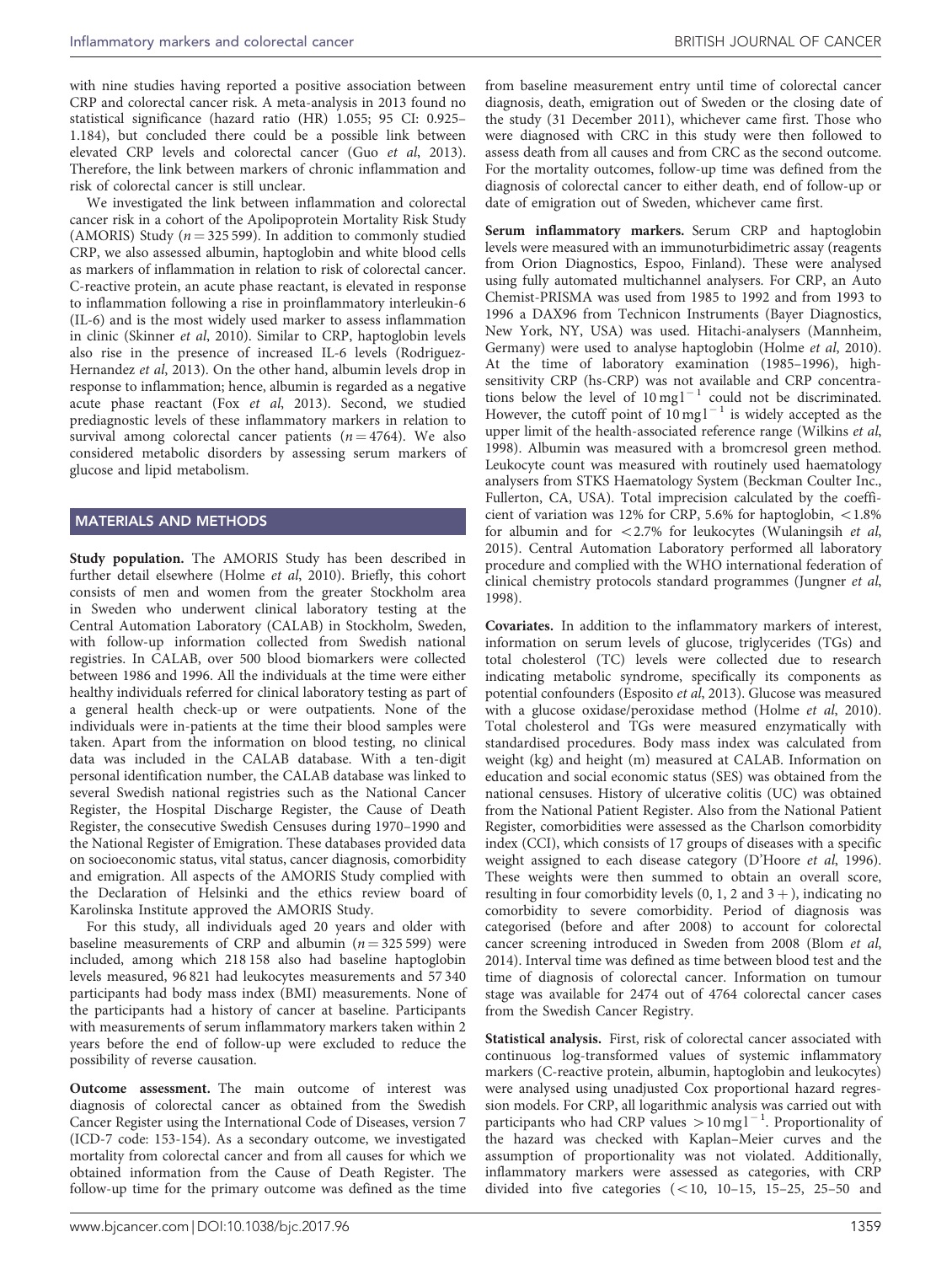$>$  50 mg l<sup>-1</sup>) and other markers assessed as quartiles. A linear test for trend was conducted by using categories as an ordinal scale. We subsequently conducted multivariable analyses with models adjusted for age (continuous), sex, educational level, SES, CCI and history of UC. Additional adjustments were carried out with continuous glucose, TG and TC levels to take into account the impact of obesity-related metabolic disorders on inflammation and CRC risk. In the subgroup with BMI, the same Cox regression analysis with similar adjustments was carried out to observe whether associations were similar between the participants who had BMI measurements and the total study population. We then conducted a similar analysis with an additional adjustment for BMI in this subgroup. Finally, stratification analyses were performed by dichotomised levels of glucose, TG and TC based on the NCEP guidelines [\(NCEP, 2001\):](#page-6-0) 7, 1.71 and  $6.50 \text{ mmol1}^{-1}$ , respectively. Some participants may have had a transient rise in CRP due to acute infections; therefore, a sensitivity analysis was conducted by repeating analyses while excluding all participants with  $CRP > 20$  mg l<sup>-1</sup> .

For the second outcome, the associations with continuous logarithmic and categories of systemic inflammatory markers (CRP, albumin, haptoglobin and leukocytes) were analysed using crude and multivariable Cox proportional hazard regression models. Two outcomes were analysed: all-cause death and colorectal cancer-specific death. The multivariable models were adjusted for age of diagnosis, interval time, period diagnosis and sex. A second model was carried out with additional adjustment for TNM staging.

All analyses were carried out using Statistical Analysis Systems (SAS) release 9.4 (SAS Institute, Cary, NC, USA).

#### RESULTS

During a mean follow-up time of 18 years, 4764 out of 325 599 participants (1.46%) developed invasive colorectal cancer. Table 1 shows participant characteristics by colorectal cancer diagnosis. Over 90% of participants were gainfully employed.

Higher levels of haptoglobin and leukocytes levels were associated with increased colorectal cancer risk in the crude model ([Table 2\)](#page-3-0). In the second model adjusted for age, sex, education, SES, CCI and UC, these trends weakened slightly, with HRs of 1.19 (95% CI: 1.09–1.31) and 1.25 (95% CI: 1.07–1.46) for highest vs lowest quartile in haptoglobin and leukocytes, respectively. When additionally adjusted for glucose, TG and TC levels, there was no large difference observed; for instance, the HR for the fourth quartile of haptoglobin was 1.17 (95% CI: 1.06–1.28) and that of leukocytes was 1.21 (1.03–1.42), compared with the first quartiles of the markers. A strong inverse trend was observed between albumin and colorectal cancer risk in the crude model. However, upon adjustments (model 2) the trend became weaker  $(P_{trend} = 0.06)$ . When additionally adjusted for metabolic markers, a borderline negative association was observed with an HR of 0.91 (95% CI: 0.83–1.00) for the fourth compared with the first quartile  $(P_{\text{trend}} = 0.02)$ . An additional test was carried out in the subgroup with information on BMI (Supplementary Table S2). In this model, similar underlying trends were observed. When adjusting the analysis for BMI in this subgroup, no marked changes were observed in the risk estimates and confidence intervals. Supplementary Table 3 shows associations between continuous log and categories of systemic inflammatory markers and colorectal cancer incidence, stratified by metabolic markers. No substantial interaction between levels of inflammatory markers and glucose, TG or TC was indicated  $(P_{\text{interaction}} > 0.05)$ . A sensitivity analysis excluding those with  $CRP > 20$  to exclude acute inflammation showed similar findings (no results shown).

# Table 1. Characteristics of study participants

|                                                                                                              | Colorectal<br>cancer,<br>$N = 4764$                       | Nο<br>colorectal,<br>cancer<br>$N = 320835$                          | All<br>participants,<br>$N = 325599$                                 |  |
|--------------------------------------------------------------------------------------------------------------|-----------------------------------------------------------|----------------------------------------------------------------------|----------------------------------------------------------------------|--|
| Age (years)<br>Mean (s.d.)                                                                                   | 56.21 (11.00)                                             | 45.66 (13.92)                                                        | 45.81 (13.94)                                                        |  |
| <b>SES</b><br>White collar<br>Blue collar<br>Not gainfully<br>employed or missing                            | 2465 (51.74)<br>1908 (40.05)<br>391 (8.21)                | 151 315 (47.16)<br>137 574 (42.88)<br>31946 (9.96)                   | 153780 (47.23)<br>139 482 (42.84)<br>32 337 (9.93)                   |  |
| Education category<br>Low<br>Middle<br>High<br><b>Missing</b>                                                | 1579 (33.14)<br>1880 (39.46)<br>1155 (24.24)<br>150(3.15) | 78 522 (24.47)<br>139 964 (43.62)<br>92 187 (28.73)<br>10 162 (3.17) | 80 101 (24.60)<br>14 1844 (43.56)<br>93 342 (28.67)<br>10 312 (3.17) |  |
| Follow-up time (years)<br>Mean (s.d.)<br>Median<br><b>Min</b><br>Max                                         | 12.88 (5.50)<br>13.00<br>2.01<br>24.58                    | 18.64 (4.51)<br>19.04<br>2.00<br>24.83                               | 18.56 (4.58)<br>18.97<br>2.00<br>22.19                               |  |
| Comorbidity index<br>Ω<br>1<br>$\overline{2}$<br>$\bar{3}$ +                                                 | 4385 (92.04)<br>282 (5.92)<br>63 (1.32)<br>34 (0.71)      | 301 930 (94.11)<br>13 567 (4.23)<br>3226 (1.01)<br>2112 (0.66)       | 306 315 (94.08)<br>13849 (4.25)<br>3289 (1.01)<br>2146 (0.66)        |  |
| Ulcerative colitis                                                                                           | 7(0.15)                                                   | 292 (0.09)                                                           | 299 (0.09)                                                           |  |
| $CRP$ (mg $1^{-1}$ )<br>Mean (s.d.) <sup>a</sup>                                                             | 18.92 (39.60)                                             | 19.43 (38.35)                                                        | 19.42 (38.37)                                                        |  |
| Albumin $(g1^{-1})$<br>Mean (s.d.)                                                                           | 42.48 (2.69)                                              | 43.30 (2.87)                                                         | 43.29 (2.87)                                                         |  |
| Haptoglobin $(g ^{-1})$<br>Mean (s.d.)                                                                       | 1.10(0.31)                                                | 1.04(0.3)                                                            | 1.05(0.30)                                                           |  |
| Leukocytes (10 <sup>9</sup> /l)<br>Mean (s.d.)                                                               | 6.68(1.95)                                                | 6.61(2.15)                                                           | 6.61(2.15)                                                           |  |
| Abbreviations: CRP = C-reactive protein; SES = social economic status.<br>$^a$ CRP > 10 mg l <sup>-1</sup> . |                                                           |                                                                      |                                                                      |  |

[Table 3](#page-4-0) shows the characteristics of participants who were diagnosed with colorectal cancer by survival status. Out of the 4764 persons diagnosed with CRC, 2257 died during follow-up, of which 1467 died specifically of CRC. The mean follow-up time from diagnosis to death was 4.64 years.

[Table 4](#page-4-0) displays associations between prediagnostic inflammatory markers and all-cause death. Upon adjustment for age of diagnosis, sex, interval time and period of diagnosis, positive associations were observed for haptoglobin (HR: 1.16; 95% CI: 1.02–1.32 for the fourth quartile compared with the first) and leukocytes (HR: 1.53; 95% CI: 1.23–1.90 for the fourth quartile compared with the first) in relation to risk of dying from all causes. No associations were observed for albumin in the multivariable models. Additional adjustments for TNM staging showed similar trends [\(Table 4](#page-4-0)).

When assessing colorectal cancer-specific death in the crude models, significant trends for albumin, haptoglobin and leukocytes were observed [\(Table 5\)](#page-5-0). In the fully adjusted models, there was only a significant association between haptoglobin and colorectal cancer death (HR: 1.19; 95% CI: 1.01–1.41) for the highest compared with the lowest quartile.

### **DISCUSSION**

This is the largest study to date assessing the association between colorectal cancer risk and widely available clinical markers of inflammation in addition to CRP. To our knowledge, this is the first study to assess the relationship between haptoglobin, albumin and leukocytes in relation to CRC incidence and survival. Despite the lack of an association with CRP, we found an increased risk of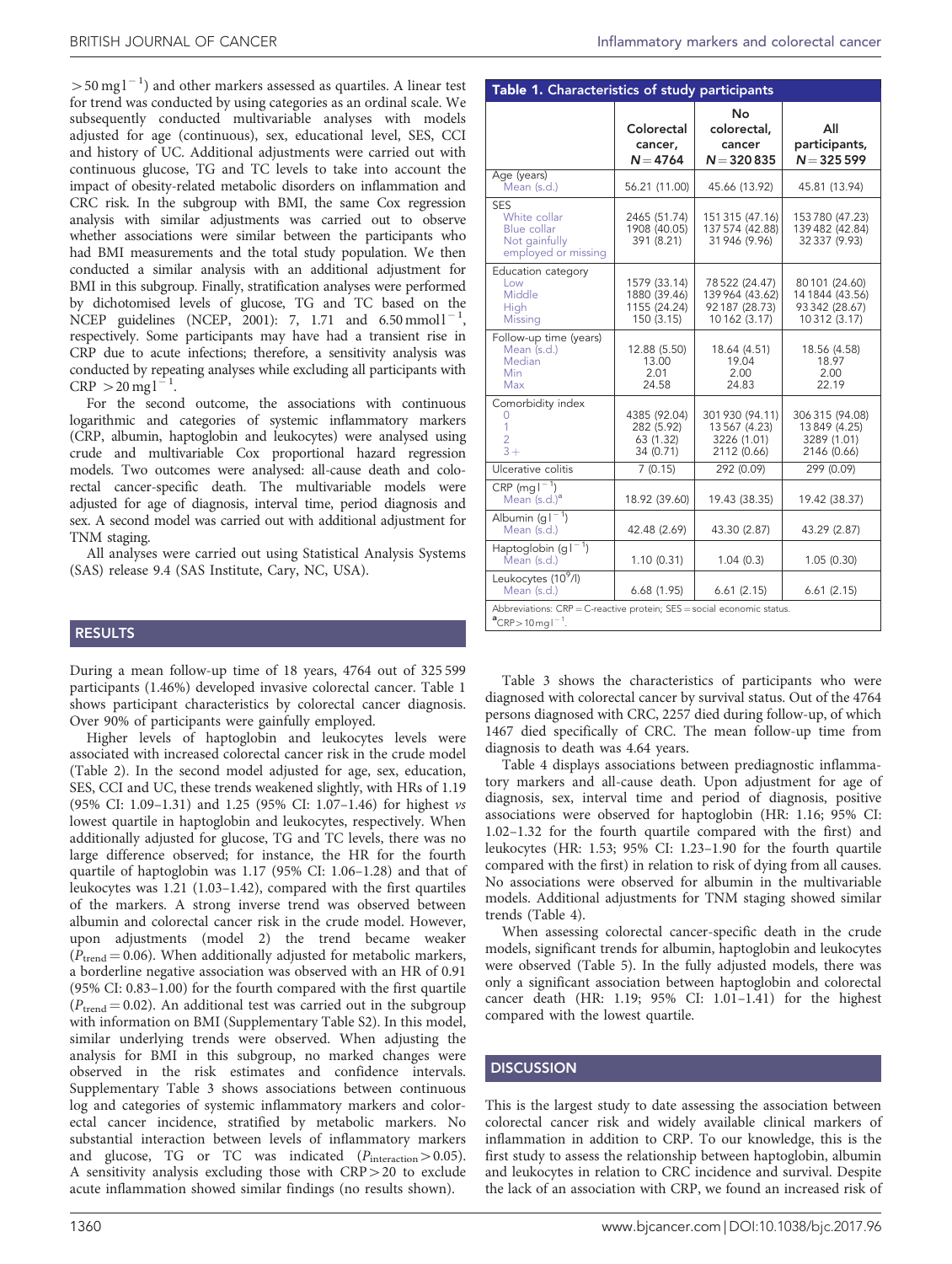<span id="page-3-0"></span>

| Table 2. Associations between inflammatory markers and risk of CRC |                                                                                                   |                                    |                                    |                                 |
|--------------------------------------------------------------------|---------------------------------------------------------------------------------------------------|------------------------------------|------------------------------------|---------------------------------|
| <b>Marker</b>                                                      | n CRC/n total                                                                                     | Hazard ratio (95% CI) <sup>a</sup> | Hazard ratio (95% CI) <sup>b</sup> | Hazard ratio (95%) <sup>c</sup> |
| CRP (mg $I^{-1}$ )                                                 |                                                                                                   |                                    |                                    |                                 |
| Continuous log <sup>d</sup>                                        | 295/17852                                                                                         | $0.91(0.77 - 1.07)$                | $0.85(0.72 - 1.01)$                | $0.87(0.73 - 1.04)$             |
| < 10                                                               | 3930/279599                                                                                       | 1 (reference)                      | 1 (reference)                      | 1 (reference)                   |
| $10 - 15$                                                          | 635/33556                                                                                         | $1.12(1.03 - 1.22)$                | 1.02 (0.94-1.11)                   | 1.03 (0.90-1.34)                |
| $15 - 25$                                                          | 104/6053                                                                                          | $1.26(1.04 - 1.53)$                | $1.11(0.92 - 1.35)$                | $1.10(0.90 - 1.34)$             |
| $25 - 50$                                                          | 57/3953                                                                                           | $1.05(0.81 - 1.36)$                | $0.88(0.68 - 1.14)$                | $0.93(0.72 - 1.21)$             |
| > 50                                                               | 38/2438                                                                                           | $1.14(0.83 - 1.57)$                | $0.89(0.65 - 1.23)$                | $0.88(0.63 - 1.23)$             |
| $P_{\text{trend}}$                                                 |                                                                                                   | < 0.01                             | 0.8                                | 1                               |
| Albumin (g $1^{-1}$ )                                              |                                                                                                   |                                    |                                    |                                 |
| Continuous log                                                     | 4764/325599                                                                                       | $0.02(0.01 - 0.03)$                | $0.69(0.43 - 1.09)$                | $0.58(0.36 - 0.95)$             |
| < 41                                                               | 1065/51719                                                                                        | 1 (reference)                      | 1 (reference)                      | 1 (reference)                   |
| $41 - 43$                                                          | 1365/74713                                                                                        | $0.85(0.79 - 0.92)$                | 1.00 (0.92-1.08)                   | 1.00 (0.92-1.08)                |
| $43 - 45$                                                          | 1290/90321                                                                                        | $0.67(0.67 - 0.62)$                | $0.95(0.87 - 1.03)$                | $0.94(0.86 - 1.02)$             |
| >45                                                                | 1044/108 846                                                                                      | $0.47(0.47 - 0.43)$                | $0.93(0.85 - 1.02)$                | $0.91(0.83 - 1.00)$             |
| $P_{\text{trend}}$                                                 |                                                                                                   | < 0.0001                           | 0.06                               | 0.02                            |
| Haptoglobin $(g1^{-1})$                                            |                                                                                                   |                                    |                                    |                                 |
| Continuous log                                                     | 3645/218158                                                                                       | $2.01(1.86 - 2.36)$                | $1.28(1.14 - 1.44)$                | $1.24(1.10-1.40)$               |
| < 0.90                                                             | 704/53597                                                                                         | 1 (reference)                      | 1 (reference)                      | 1 (reference)                   |
| $0.90 - 1.00$                                                      | 470/30725                                                                                         | $1.19(1.06 - 1.34)$                | 1.083 (0.96-1.22)                  | $1.09(0.97 - 1.22)$             |
| $1.00 - 1.20$                                                      | 1090/66060                                                                                        | $1.31(1.19 - 1.44)$                | $1.07(0.97 - 1.18)$                | $1.06(0.96 - 1.17)$             |
| >1.20                                                              | 1381/67776                                                                                        | 1.70 (1.56-1.86)                   | 1.19 (1.09-1.31)                   | $1.17(1.06 - 1.28)$             |
| $P_{\text{trend}}$                                                 |                                                                                                   | < 0.0001                           | 0.0002                             | 0.002                           |
| Leukocytes (10 <sup>9</sup> /l)                                    |                                                                                                   |                                    |                                    |                                 |
| Continuous log                                                     | 1392/96821                                                                                        | $1.322(1.10 - 1.56)$               | $1.37(1.13 - 1.65)$                | $1.30(1.07 - 1.58)$             |
| < 5.20                                                             | 284/22495                                                                                         | 1 (reference)                      | 1 (reference)                      | 1 (reference)                   |
| $5.2 - 6.3$                                                        | 355/25 147                                                                                        | 1.15 (0.98-1.34)                   | 1.10 (0.94-1.28)                   | 1.08 (0.92-1.27)                |
| $6.3 - 7.6$                                                        | 386/24 223                                                                                        | $1.32(1.13 - 1.54)$                | $1.24(1.06 - 1.45)$                | $1.22(1.04 - 1.43)$             |
| >7.6                                                               | 367/24956                                                                                         | $1.23(1.07 - 1.45)$                | $1.25(1.07 - 1.46)$                | $1.21(1.03 - 1.42)$             |
| $P_{\text{trend}}$                                                 |                                                                                                   | 0.002                              | 0.002                              | 0.008                           |
| $a_{Coulomb}$                                                      | Abbreviations: $CRC =$ colorectal cancer; $CRP = C$ -reactive protein; $UC =$ ulcerative colitis. |                                    |                                    |                                 |

<sup>a</sup>Crude model

**b** Adjusted for age, sex, education and socioeconomic status, Charlson comorbidity index and UC.<br>Sodiusted for age, agu, adjustion and socioeconomic status, Charlese comorbidity index and UC.

.<br>Adjusted for age, sex, education and socioeconomic status, Charlson comorbidity index and UC, glucose, total cholesterol and triglycerides.

 $d$ CRP > 10 mg l<sup>-1</sup>

.

colorectal cancer with higher levels of haptoglobin and leukocytes and a borderline inverse association with albumin. For colorectal cancer-specific death, the only positive association observed was with haptoglobin.

Biological studies linking inflammation to colorectal cancer and cancer development in general have suggested a role of cancer initiation and promotion by reactive oxygen species, which is produced during inflammation [\(Wiseman and Halliwell, 1996;](#page-7-0) [Waris and Ahsan, 2006\)](#page-7-0). Proinflammatory cytokine IL-6 released during inflammation may trigger the activation of signal transducer and activator of transcription 3 (STAT3) and nuclear factor- $\kappa$ B (NF- $\kappa$ B) pathways [\(Hodge](#page-6-0) et al, 2005; Wang et al[, 2009;](#page-7-0) Yu et al[, 2009](#page-7-0)). Activation of these pathways has been widely implicated in colitis-associated colorectal cancer ([Wang](#page-7-0) et al, [2009](#page-7-0)). Additionally, increased levels of circulating proinflammatory cytokines are also observed in chronic systemic inflammation ([Gabay, 2006\)](#page-6-0). These signalling pathways may induce upregulation of genes involved in cell proliferation and survival, and increased localisation of  $\beta$ -catenin, which contributes to colorectal cancer carcinogenesis [\(Bollrath](#page-6-0) et al, 2009). In the context of cancer progression, current experimental research suggests that the activation of STAT3 from cytokine IL-6 suppresses the MIR34A gene ([Rose-John, 2012](#page-7-0); [Rokavec](#page-6-0) et al, 2014), resulting in the activation of epithelial-to-mesenchymal transition and subsequent metastasis of the cancer (Hahn et al[, 2013;](#page-6-0) [Siemens](#page-7-0) et al, 2013; [Rokavec](#page-6-0) et al, 2014).

This study showed significant positive associations between prediagnostic markers haptoglobin and leukocytes with colorectal cancer risk. In recent years, there has been increasing evidence linking serum haptoglobin and other cancers; for instance, breast cancer ([Wulaningsih](#page-7-0) et al, 2015). Experimental studies have shown that haptoglobin contributes to increased oxidative stress and low-grade chronic inflammation (Ye et al[, 2003](#page-7-0); Alvarez-[Blasco](#page-6-0) et al, 2009). Serum haptoglobin levels rise for longer periods following an external insult compared with other inflammatory markers such as CRP, which fluctuates and drops rapidly after a proinflammatory stimulus ([Gabay and Kushner, 1999\)](#page-6-0). This variation in bioavailability of the markers may explain the difference in results observed between the two markers. Furthermore, this may indicate that haptoglobin, in addition to its role as an inflammatory marker, could be directly involved in CRC carcinogenesis. Further studies are necessary to contrast the role of haptoglobin with other markers such as CRP as markers of chronic inflammation in the context of cancer. Higher quartiles of leukocytes showed a positive association with risk of colorectal cancer. This positive association agrees with findings indicating the role of IL-6, which is released by specific leukocytes, in CRC carcinogenesis (Patel et al[, 2014\)](#page-6-0).

In keeping with the majority of current studies, our finding found no evidence of association between elevated CRP and CRC. As already mentioned, of the 19 prospective studies that have been published to date, only nine found that CRP is associated with an increased risk of colorectal cancer (Supplementary Table S1). However, the largest number of colorectal cancer cases among these prior studies was 729 (Lee et al[, 2011](#page-6-0)). In addition to sample size, adjustments for potential confounders such as BMI and other lifestyle factors may explain the differences in estimates. Although our analysis in the subgroup with BMI information was hampered by low statistical power, we observed similar results before and after adjustment for BMI or markers of glucose and lipid metabolisms.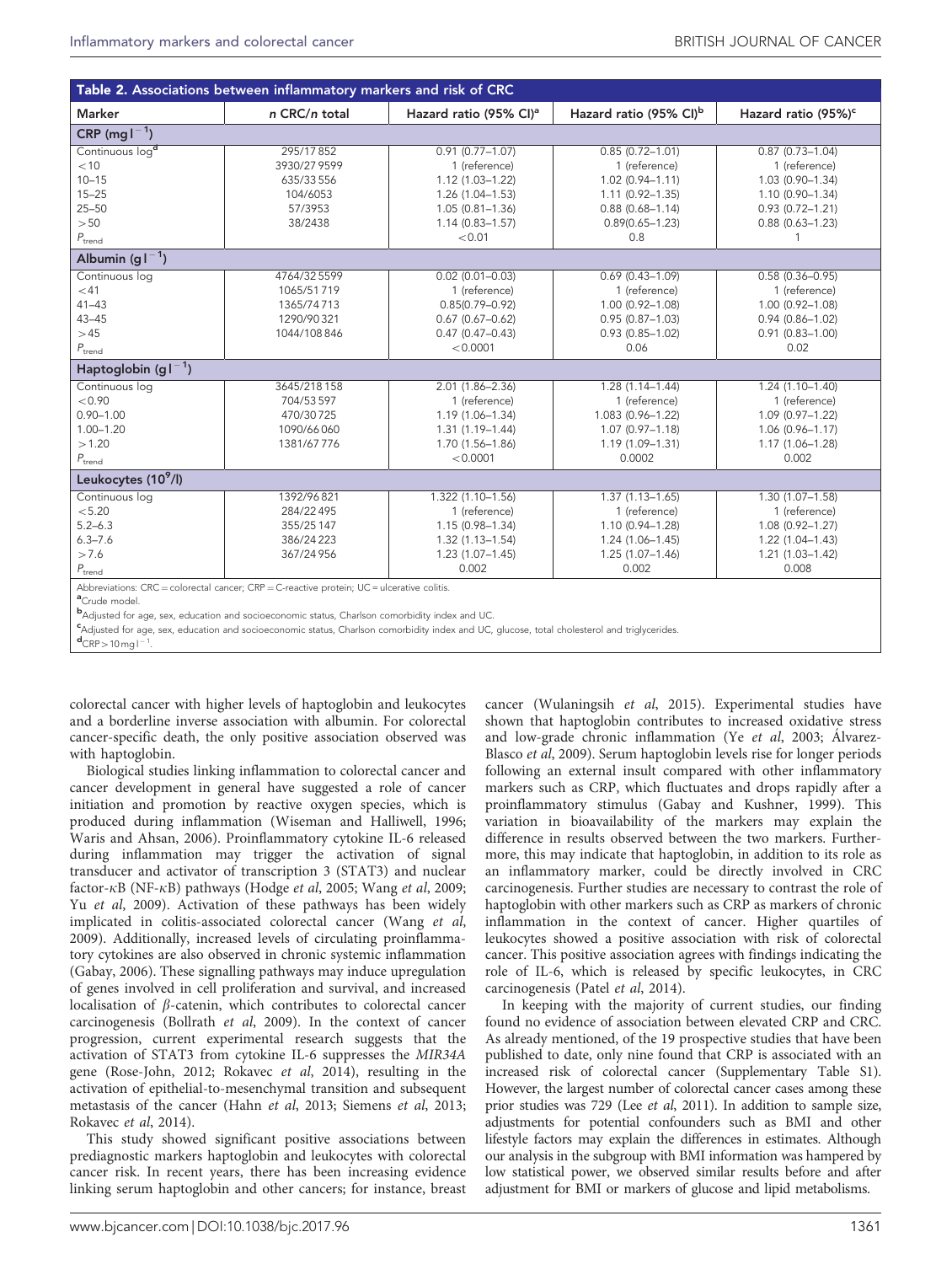<span id="page-4-0"></span>

| Table 3. Characteristics of survival study participants                                                                                                                                     |                                                                                                                                       |                                                                                                                                  |                                                                                                                                        |                                                                                                                                            |
|---------------------------------------------------------------------------------------------------------------------------------------------------------------------------------------------|---------------------------------------------------------------------------------------------------------------------------------------|----------------------------------------------------------------------------------------------------------------------------------|----------------------------------------------------------------------------------------------------------------------------------------|--------------------------------------------------------------------------------------------------------------------------------------------|
|                                                                                                                                                                                             | All-cause death $(n = 2257)$                                                                                                          | CRC death $(n = 1467)$                                                                                                           | Alive $(n = 2507)$                                                                                                                     | All CRC patients ( $n = 4764$ )                                                                                                            |
| Age at diagnosis                                                                                                                                                                            | 71.16 (10.72)                                                                                                                         | 69.32 (10.78)                                                                                                                    | 67.04 (10.06)                                                                                                                          | 68.99 (10.58)                                                                                                                              |
| Sex<br>Male<br>Female                                                                                                                                                                       | 1329 (48.47)<br>928 (45.90)                                                                                                           | 838 (30.56)<br>629 (13.20)                                                                                                       | 1413 (51.53)<br>1094 (54.10)                                                                                                           | 2742 (57.66)<br>2022 (42.44)                                                                                                               |
| Interval between marker<br>measurements and diagnosis<br>(years)                                                                                                                            | 10.91 (5.17)                                                                                                                          | 11.21 (5.23)                                                                                                                     | 14.46 (5.2)                                                                                                                            | 12.78 (5.50)                                                                                                                               |
| Follow-up since diagnosis (years)                                                                                                                                                           | 2.98(3.35)                                                                                                                            | 2.00(2.12)                                                                                                                       | 6.13(4.87)                                                                                                                             | 4.64(4.50)                                                                                                                                 |
| Period diagnosis<br>< 2008<br>>2008                                                                                                                                                         | 1959 (86.80)<br>298(13.20)                                                                                                            | 1246 (84.94)<br>221(15.06)                                                                                                       | 1432 (57.12)<br>1075(42.88)                                                                                                            | 3391 (77.18)<br>1373(28.82)                                                                                                                |
| TNM staging<br>Tumour<br>$\leq$ T2<br>$>$ T2<br>Tx/unknown<br><b>Nodes</b><br><b>No</b><br>Yes<br>Nx/Missing<br><b>Metastasis</b><br><b>No</b><br>Yes<br>Mx/Unknown                         | 118 (5.23)<br>656 (29.07)<br>1483 (65.71)<br>292 (12.94)<br>443 (19.63)<br>1522 (67.43)<br>449 (19.89)<br>429 (19.01)<br>1379 (61.10) | 54 (3.68)<br>470 (32.04)<br>943 (64.28)<br>138 (9.41)<br>362 (24.68)<br>967 (65.92)<br>237 (16.16)<br>391 (26.65)<br>839 (57.19) | 588 (23.45)<br>1112 (44.36)<br>807 (32.19)<br>1051 (41.92)<br>577 (23.02)<br>879 (35.06)<br>1204 (48.03)<br>110 (4.39)<br>1193 (47.59) | 706 (14.82)<br>1768 (37.11)<br>2290 (48.07)<br>1343 (28.19)<br>1020 (21.41)<br>2401 (50.40)<br>1653 (34.70)<br>539 (11.31)<br>2572 (53.99) |
| Markers<br>$CRP (mq ^{-1})$<br>Mean (s.d.) <sup>a</sup><br>Albumin (q $1^{-1}$ )<br>Mean (s.d.)<br>Haptoglobin $(qI^{-1})$<br>Mean (s.d.)<br>Leukocytes (10 <sup>9</sup> /l)<br>Mean (s.d.) | 18.92 (39.60)<br>42.14 (2.72)<br>1.13(0.33)<br>6.76(1.97)                                                                             | 18.35 (31.35)<br>42.27 (2.71)<br>1.12(0.32)<br>6.74(2.06)                                                                        | 19.43 (38.35)<br>42.78 (2.63)<br>1.07 (0.29)<br>6.59(1.93)                                                                             | 18.92 (39.60)<br>42.48 (2.96)<br>1.10(0.31)<br>6.68(1.95)                                                                                  |
| Abbreviations: $CRC =$ colorectal cancer; $CRP = C$ -reactive protein; $TNM =$ tumour node metastasis.<br>$a_{CDD}$ , $10ma$                                                                |                                                                                                                                       |                                                                                                                                  |                                                                                                                                        |                                                                                                                                            |

 $\text{RPR} > 10 \,\text{mg}$ l.

| Table 4. Associations between prediagnostic inflammatory markers and all-cause death |                                                                                                         |                                     |                                     |                                     |
|--------------------------------------------------------------------------------------|---------------------------------------------------------------------------------------------------------|-------------------------------------|-------------------------------------|-------------------------------------|
| Marker                                                                               | N event/N total                                                                                         | Hazard ratios (95% CI) <sup>a</sup> | Hazard ratios (95% CI) <sup>b</sup> | Hazard ratios (95% CI) <sup>c</sup> |
| CRP (mg $I^{-1}$ )                                                                   |                                                                                                         |                                     |                                     |                                     |
| Continuous log <sup>d</sup>                                                          | 149/295                                                                                                 | $0.96(0.79 - 1.18)$                 | $0.93(0.75 - 1.15)$                 | $0.92(0.74 - 1.14)$                 |
| < 10                                                                                 | 1834/3930                                                                                               | 1 (reference)                       | 1 (reference)                       | 1 (reference)                       |
| $10 - 15$                                                                            | 322/635                                                                                                 | 1.06 (0.94-1.19)                    | $1.04(0.92 - 1.17)$                 | $1.02(0.91 - 1.15)$                 |
| $15 - 25$                                                                            | 51/104                                                                                                  | $1.01$ (0.77-1.34)                  | $0.86(0.65 - 1.14)$                 | $0.92(0.70 - 1.22)$                 |
| $25 - 50$                                                                            | 29/57                                                                                                   | $1.17(0.81 - 1.69)$                 | $1.17(0.81 - 1.69)$                 | 1.28 (0.89-1.85)                    |
| >50                                                                                  | 21/38                                                                                                   | 1.11 (0.72-1.70)                    | $1.03(0.67 - 1.58)$                 | $1.07(0.70 - 1.65)$                 |
| $P_{\text{trend}}$                                                                   |                                                                                                         | 0.26                                | 0.8                                 | 0.5                                 |
| <b>Albumin</b>                                                                       |                                                                                                         |                                     |                                     |                                     |
| Continuous log                                                                       | 2256/4764                                                                                               | $0.13(0.07 - 0.24)$                 | $0.63(0.32 - 1.25)$                 | $0.57(0.29 - 1.14)$                 |
| $<$ 41                                                                               | 615/1065                                                                                                | 1 (reference)                       | 1 (reference)                       | 1 (reference)                       |
| $41 - 43$                                                                            | 626/1365                                                                                                | $0.76$ (0.68-0.85)                  | $0.82(0.74 - 0.92)$                 | $0.88(0.78 - 0.98)$                 |
| $43 - 45$                                                                            | 601/1290                                                                                                | $0.79(0.71 - 0.89)$                 | $0.97(0.86 - 1.08)$                 | $1.00(0.89 - 1.12)$                 |
| >45                                                                                  | 415/1044                                                                                                | $0.68$ (0.60-0.77)                  | $0.90(0.79 - 1.02)$                 | $0.88(0.77 - 1.00)$                 |
| $P_{\text{trend}}$                                                                   |                                                                                                         | < 0.0001                            | 0.44                                | 0.28                                |
| Haptoglobin                                                                          |                                                                                                         |                                     |                                     |                                     |
| Continuous log                                                                       | 1793/3645                                                                                               | $1.38(1.16 - 1.63)$                 | 1.27 (1.07-1.50)                    | 1.28 (1.08-1.51)                    |
| < 0.90                                                                               | 324/704                                                                                                 | 1 (reference)                       | 1 (reference)                       | 1 (reference)                       |
| $0.90 - 1.00$                                                                        | 192/470                                                                                                 | $0.87(0.73 - 1.04)$                 | $0.87(0.72 - 1.03)$                 | $0.91(0.76 - 1.08)$                 |
| $1.00 - 1.20$                                                                        | 523/1090                                                                                                | 1.04 (0.90-1.19)                    | 1.02 (0.89-1.17)                    | 1.04 (0.91-1.20)                    |
| >1.20                                                                                | 755/1381                                                                                                | 1.22 (1.07-1.39)                    | 1.16 (1.02-1.32)                    | 1.19 (1.05-1.36)                    |
| $P_{\text{trend}}$                                                                   |                                                                                                         | 0.0001                              | 0.002                               | 0.001                               |
| Leukocytes (10 <sup>9</sup> /l)                                                      |                                                                                                         |                                     |                                     |                                     |
| Continuous log                                                                       | 741/1392                                                                                                | $1.42(1.10 - 1.85)$                 | $1.64(1.25 - 2.15)$                 | $1.63(1.26 - 2.12)$                 |
| < 5.20                                                                               | 136/284                                                                                                 | 1 (reference)                       | 1 (reference)                       | 1 (reference)                       |
| $5.2 - 6.3$                                                                          | 194/355                                                                                                 | $1.30(1.04 - 1.62)$                 | 1.30 (1.04-1.62)                    | 1.35 (1.08-1.69)                    |
| $6.3 - 7.6$                                                                          | 201/386                                                                                                 | $1.23(0.99 - 1.53)$                 | 1.19 (0.95-1.48)                    | 1.29 (1.04-1.61)                    |
| >7.6                                                                                 | 210/367                                                                                                 | $1.41(1.14 - 1.75)$                 | 1.53 (1.23-1.90)                    | 1.55 (1.25-1.93)                    |
| $P_{\rm trend}$                                                                      |                                                                                                         | 0.006                               | < 0.001                             | < 0.001                             |
|                                                                                      | Abbreviations: $CI = confidence$ interval; $CRP = C$ -reactive protein; $TNM =$ tumour node metastasis. |                                     |                                     |                                     |
| <sup>a</sup> Crude model.                                                            |                                                                                                         |                                     |                                     |                                     |
|                                                                                      | <b>b</b> Adjusted for age of diagnosis, interval time, period of diagnosis and sex.                     |                                     |                                     |                                     |

**"**Adjusted for age of diagnosis, interval time, period of diagnosis and sex.<br>**"**Adjusted for age of diagnosis, interval time, period of diagnosis and sex and TNM staging.<br>**d**"CRP>10 mg|<sup>-1</sup>.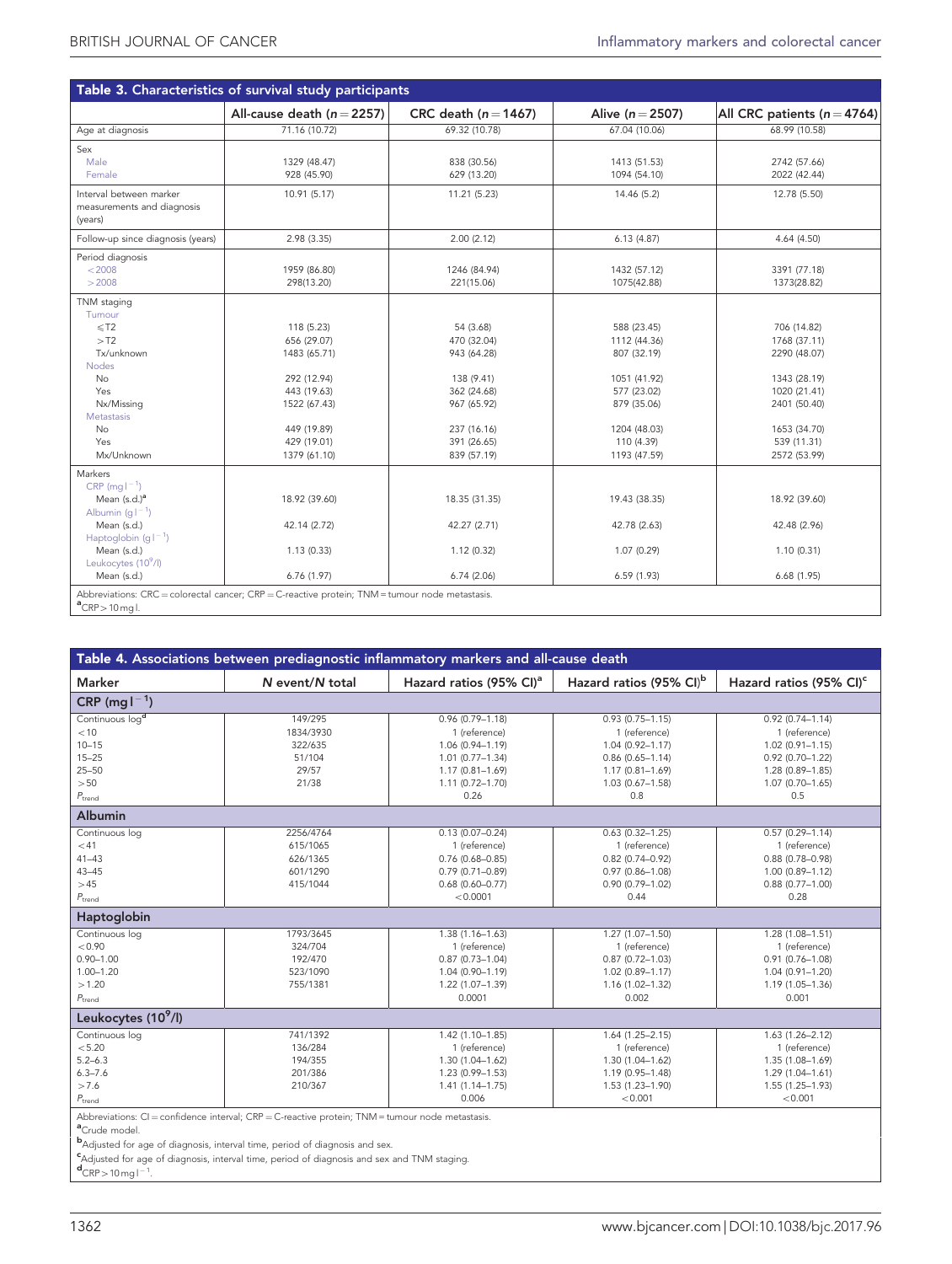<span id="page-5-0"></span>

| Table 5. Associations between prediagnostic inflammatory markers and colorectal cancer death |                                                                                                  |                                     |                                     |                                     |
|----------------------------------------------------------------------------------------------|--------------------------------------------------------------------------------------------------|-------------------------------------|-------------------------------------|-------------------------------------|
| Marker                                                                                       | N event/N total                                                                                  | Hazard ratios (95% CI) <sup>a</sup> | Hazard ratios (95% CI) <sup>b</sup> | Hazard ratios (95% CI) <sup>c</sup> |
| CRP (mg $I^{-1}$ )                                                                           |                                                                                                  |                                     |                                     |                                     |
| Continuous log <sup>d</sup>                                                                  | 86/295                                                                                           | $0.96(0.79 - 1.18)$                 | $0.95(0.72 - 1.26)$                 | $0.96(0.73 - 1.27)$                 |
| < 10                                                                                         | 1211/3930                                                                                        | 1 (reference)                       | 1 (reference)                       | 1 (reference)                       |
| $10 - 15$                                                                                    | 196/635                                                                                          | 1.06 (0.94-1.19)                    | $1.00(0.86 - 1.16)$                 | $0.99(0.85 - 1.16)$                 |
| $15 - 25$                                                                                    | 32/104                                                                                           | $1.01(0.77 - 1.34)$                 | $0.90(0.63 - 1.27)$                 | $1.03(0.73 - 1.47)$                 |
| $25 - 50$                                                                                    | 17/57                                                                                            | $1.17(0.81 - 1.69)$                 | $1.01(0.63 - 1.64)$                 | $1.20(0.75 - 1.95)$                 |
| > 50                                                                                         | 11/38                                                                                            | $1.11(0.72 - 1.70)$                 | $0.89(0.49 - 1.61)$                 | $0.99(0.54 - 1.79)$                 |
| $P_{\text{trend}}$                                                                           |                                                                                                  | 0.25                                | 0.64                                | 0.73                                |
| Albumin (q $1^{-1}$ )                                                                        |                                                                                                  |                                     |                                     |                                     |
| Continuous log                                                                               | 1466/4764                                                                                        | $0.13(0.07 - 0.24)$                 | $0.52(0.22 - 1.22)$                 | $0.36(0.16 - 0.85)$                 |
| < 41                                                                                         | 372/1065                                                                                         | 1 (reference)                       | 1 (reference)                       | 1 (reference)                       |
| $41 - 43$                                                                                    | 399/1365                                                                                         | $0.76(0.68 - 0.85)$                 | $0.84(0.73 - 0.97)$                 | $0.89(0.77 - 1.03)$                 |
| $43 - 45$                                                                                    | 403/1290                                                                                         | $0.79(0.71 - 0.89)$                 | $0.96(0.83 - 1.11)$                 | $0.97(0.83 - 1.12)$                 |
| >45                                                                                          | 293/1044                                                                                         | $0.68(0.60 - 0.77)$                 | $0.89(0.76 - 1.05)$                 | $0.84(0.72 - 0.99)$                 |
| $P_{\rm trend}$                                                                              |                                                                                                  | < 0.0001                            | 0.45                                | 0.1                                 |
| Haptoglobin $(gI^{-1})$                                                                      |                                                                                                  |                                     |                                     |                                     |
| Continuous log                                                                               | 1150/3645                                                                                        | $1.38(1.16 - 1.63)$                 | 1.14 (0.92-1.40)                    | $1.17(0.95 - 1.45)$                 |
| < 0.90                                                                                       | 201/704                                                                                          | 1 (reference)                       | 1 (reference)                       | 1 (reference)                       |
| $0.90 - 1.00$                                                                                | 134/470                                                                                          | $0.87(0.73 - 1.04)$                 | $0.99(0.79 - 1.23)$                 | $1.04(0.84 - 1.30)$                 |
| $1.00 - 1.20$                                                                                | 356/1090                                                                                         | $1.04(0.90 - 1.19)$                 | $1.13(0.95 - 1.34)$                 | $1.15(0.97 - 1.37)$                 |
| >1.20                                                                                        | 460/1381                                                                                         | 1.22 (1.07-1.39)                    | 1.15 (0.97-1.36)                    | $1.19(1.01 - 1.41)$                 |
| $P_{\rm trend}$                                                                              |                                                                                                  | 0.0001                              | 0.05                                | 0.03                                |
| Leukocytes (10 <sup>9</sup> /l)                                                              |                                                                                                  |                                     |                                     |                                     |
| Continuous log                                                                               | 442/1392                                                                                         | $1.42(1.10 - 1.85)$                 | 1.34 (0.95-1.90)                    | 1.31 (0.94-1.83)                    |
| < 5.20                                                                                       | 88/284                                                                                           | 1 (reference)                       | 1 (reference)                       | 1 (reference)                       |
| $5.2 - 6.3$                                                                                  | 118/355                                                                                          | $1.30(1.04 - 1.62)$                 | 1.17 (0.89-1.54)                    | $1.22(0.93 - 1.61)$                 |
| $6.3 - 7.6$                                                                                  | 110/386                                                                                          | $1.23(0.99 - 1.53)$                 | $0.97(0.73 - 1.29)$                 | $1.10(0.83 - 1.46)$                 |
| >7.6                                                                                         | 126/367                                                                                          | $1.41(1.14 - 1.75)$                 | $1.28(0.97 - 1.68)$                 | 1.28 (0.97-1.68)                    |
| $P_{\text{trend}}$                                                                           |                                                                                                  | 0.006                               | 0.21                                | 0.16                                |
|                                                                                              | Abbreviations: CI = confidence interval; CRP = C-reactive protein; TNM = tumour node metastasis. |                                     |                                     |                                     |
| <sup>a</sup> Crude model.                                                                    |                                                                                                  |                                     |                                     |                                     |

b Adjusted for age of diagnosis, interval time, period of diagnosis and sex.

c Adjusted for age of diagnosis, interval time, period of diagnosis and sex and TNM staging.

 $d$ CRP > 10 mg l<sup>-1</sup>

.

For the mortality outcomes, haptoglobin was the only one that showed a positive association with colorectal cancer death. Our findings suggest better overall survival with low or normal levels of haptoglobin and leukocytes before diagnosis, indicating a role of prediagnostic inflammation in survival after diagnosis. There is currently limited data on prediagnostic serum inflammatory markers and CRC survival. In a study by Allin et al [\(2009\),](#page-6-0) levels of prediagnostic CRP levels and the risk of death from cancer was studied. They found elevated baseline CRP to be associated with early death after a diagnosis of any cancer, particularly in patients without metastases. However, the study by Allin et al [\(2009\)](#page-6-0) only had 191 patients with colorectal cancer, which may explain the difference with the present study. Associations observed in our study were stronger for all-cause death than colorectal cancer death. This may indicate a competing risk situation, in which dying from other causes, such as cardiovascular disease, may remove patients from being at risk of dying from colorectal cancer ([Satagopan](#page-7-0) et al, 2004). Therefore, analysis of cancer-specific death is necessary in studying the potential role of elevated prediagnostic inflammation in cancer survival.

Strengths and limitations. The major strength of this study is the large number of participants and cases of colorectal cancer. To date, this is by far the largest population-based study assessing common inflammatory markers and colorectal cancer. The largest study to date had 1096 cases of colorectal cancer ([Aleksandrova](#page-6-0) et al[, 2010](#page-6-0)). This study was also the first to assess the relationship between haptoglobin, albumin and leukocytes in relation to CRC incidence and survival. All biomarker analyses for this study were

performed at the same laboratory in Stockholm. Moreover, data for all participants in this study was taken from national registers, providing complete follow-up for all study participants and detailed information on participant's comorbidities, cancer diagnosis, deaths and social statuses. The population in the study was selected by the analysis of fresh blood samples from nonhospitalised individuals. However, any healthy cohort effect would not have an effect on the internal validity of the study [\(Van](#page-7-0) [Hemelrijck](#page-7-0) et al, 2011).

One of the main limitations of this study is that hs-CRP was not available at the time the blood samples were analysed. Therefore, it was not possible to quantify any CRP value below  $10 \text{ mg}1^{-1}$ . This may have resulted in the underestimation of the association between serum CRP and colorectal cancer. However, to the best of our knowledge, there has been no study to address the difference between using non-hs-CRP and hs-CRP in the context of cancer risk. We have also used the cutoff that has been suggested has medically relevant when using non hs-CRP ([Wilkins](#page-7-0) et al, 1998). The majority of participants had undetectable CRP levels, which hampered our analysis using continuous CRP. Therefore, similar to the previous study, we assessed CRP in categories ([Van Hemelrijck](#page-7-0) et al[, 2011](#page-7-0)). Participants with measurements of serum inflammatory markers taken within 2 years before colorectal cancer diagnosis were excluded to reduce the possibility of reverse causation. However, colorectal cancer usually develops years before diagnosis. During the earlier years, before screening was common, this long latency period may have had a greater impact. Therefore, our analysis was adjusted for period of diagnosis to account for the differences in early detection and management of colorectal cancer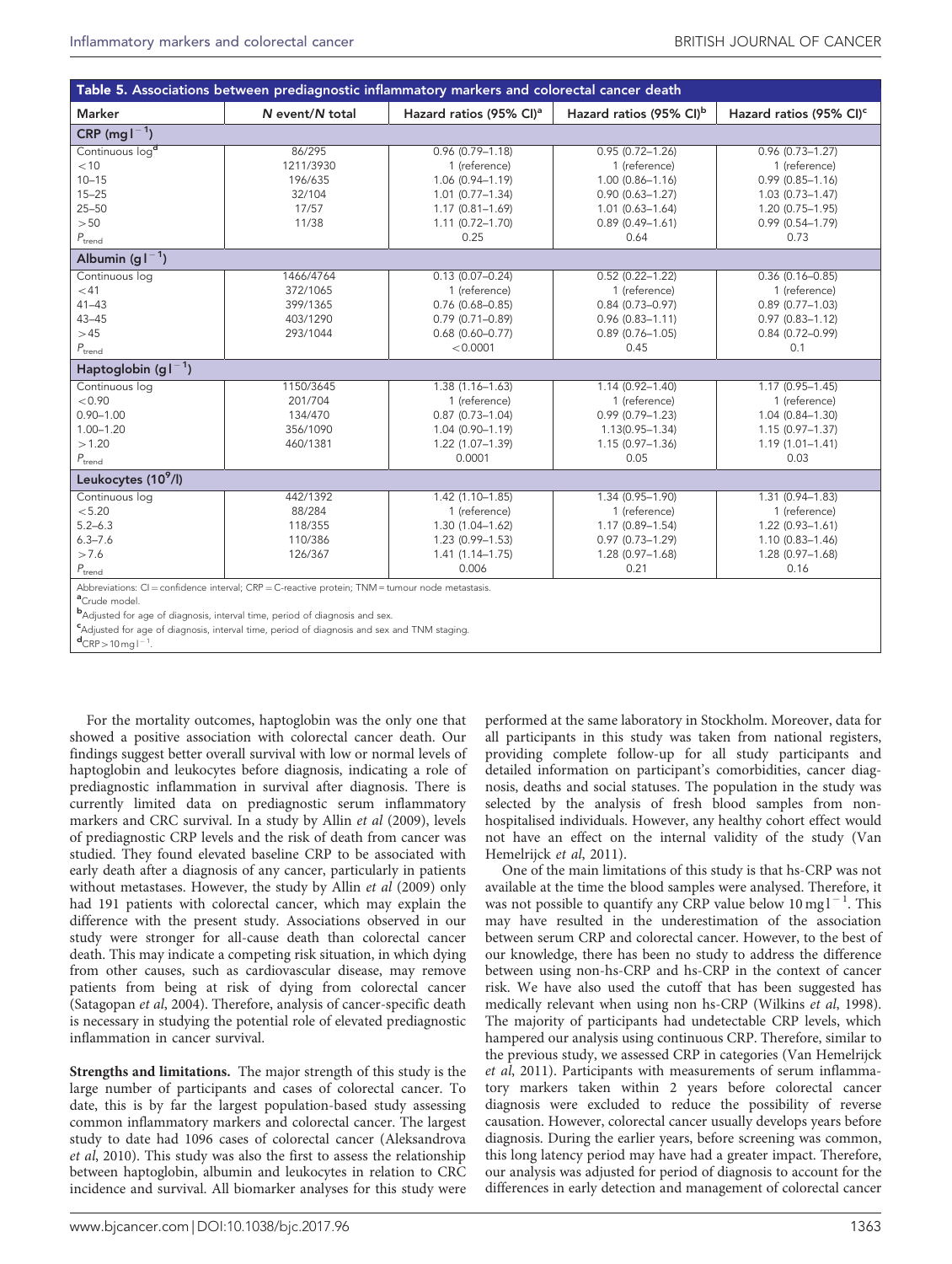<span id="page-6-0"></span>overtime. Since cancer may influence levels of serum inflammatory markers, residual confounding may still have occurred despite exclusion of participants with history of any cancer at baseline. Owing to the rounding of the marker levels to 2 decimal places, the distribution of the markers was not completely equal between the quartiles. In this study, we were not able to adjust for exercise, alcohol intake, fruit and vegetable and/or fibre intake, aspirin and other NSAID use owing to the lack of information in this study. We did not have information on Crohn's disease; however, the history of UC was included in our analysis to account for inflammatory bowel disease. The AMORIS population is representative of the general working population of Stockholm ([Walldius](#page-7-0) et al, 2001). However, this healthy cohort effect does not influence the internal validity of the study. The markers assessed in this study were measured at one single point in time, which may be prone to a non-differential measurement error and this may have resulted in the underestimation of the associations observed in this study. Finally, detailed histopathological information of the tumour was not available and it may benefit future studies to further explore whether prediagnostic inflammation corresponds to any specific or molecular subtypes of colorectal cancer.

#### **CONCLUSION**

We found that altered levels of prediagnostic inflammatory markers may be associated with an increased risk of colorectal cancer and worse cancer-specific survival after diagnosis. These findings support the importance of systemic inflammation preceding cancer diagnosis in affecting subsequent risk of incidence and survival. Therefore, this denotes the importance to study the roots of systemic inflammation and pathways specific to the development and progression of colorectal cancer.

### ACKNOWLEDGEMENTS

The research was funded/supported by the National Institute for Health Research (NIHR) Biomedical Research Centre based at the Guy's and St Thomas' NHS Foundation Trust and King's College London. The views expressed are those of the author(s) and not necessarily those of the CRUK, NHS, the NIHR or the Department of Health.

# CONFLICT OF INTEREST

NH is employed by AstraZeneca. However, the views expressed in this study are his own and not those of AstraZeneca's. The other authors declare no conflict of interest.

### **REFERENCES**

- NCEP (2001) Executive Summary of The Third Report of The National Cholesterol Education Program (NCEP) Expert Panel on Detection, Evaluation, and Treatment of High Blood Cholesterol In Adults (Adult Treatment Panel III). JAMA 285(19): 2486–2497.
- Aleksandrova K, Jenab M, Boeing H, Jansen E, Bueno-de-Mesquita HB, Rinaldi S, Riboli E, Overvad K, Dahm CC, Olsen A, Tjonneland A, Boutron-Ruault MC, Clavel-Chapelon F, Morois S, Palli D, Krogh V, Tumino R, Vineis P, Panico S, Kaaks R, Rohrmann S, Trichopoulou A, Lagiou P, Trichopoulos D, van Duijnhoven FJ, Leufkens AM, Peeters PH, Rodriguez L, Bonet C, Sanchez MJ, Dorronsoro M, Navarro C, Barricarte A, Palmqvist R, Hallmans G, Khaw KT, Wareham N, Allen NE, Spencer E, Romaguera D, Norat T, Pischon T (2010) Circulating C-reactive protein concentrations and risks of colon and rectal cancer: a nested case-control study within the European Prospective Investigation into Cancer and Nutrition. Am J Epidemiol 172(4): 407–418.
- Allin KH, Bojesen SE, Nordestgaard BG (2009) Baseline C-reactive protein is associated with incident cancer and survival in patients with cancer. J Clin Oncol 27(13): 2217–2224.
- Álvarez-Blasco F, Martínez-García M, Luque-Ramírez M, Parraza N, San Millán JL, Escobar-Morreale HF (2009) Role of haptoglobin in polycystic ovary syndrome (PCOS), obesity and disorders of glucose tolerance in premenopausal women. PLoS One 4: e5606.
- Blom J, Kilpelainen S, Hultcrantz R, Tornberg S (2014) Five-year experience of organized colorectal cancer screening in a Swedish population—increased compliance with age, female gender, and subsequent screening round. J Med Screen 21(3): 144–150.
- Bollrath J, Phesse TJ, von Burstin VA, Putoczki T, Bennecke M, Bateman T, Nebelsiek T, Lundgren-May T, Canli O, Schwitalla S, Matthews V, Schmid RM, Kirchner T, Arkan MC, Ernst M, Greten FR (2009) Gp130-mediated Stat3 activation in enterocytes regulates cell survival and cell-cycle progression during colitis-associated tumorigenesis. Cancer Cell 15(2): 91–102.
- D'Hoore W, Bouckaert A, Tilquin C (1996) Practical considerations on the use of the Charlson comorbidity index with administrative data bases. J Clin Epidemiol 49(12): 1429–1433.
- Esposito K, Chiodini P, Capuano A, Bellastella G, Maiorino MI, Rafaniello C, Panagiotakos DB, Giugliano D (2013) Colorectal cancer association with metabolic syndrome and its components: a systematic review with metaanalysis. Endocrine 44(3): 634–647.
- Fox P, Hudson M, Brown C, Lord S, Gebski V, De Souza P, Lee CK (2013) Markers of systemic inflammation predict survival in patients with advanced renal cell cancer. Br J Cancer 109(1): 147–153.
- Gabay C (2006) Interleukin-6 and chronic inflammation. Arthritis Res Ther 8(Suppl 2): S3.
- Gabay C, Kushner I (1999) Acute-phase proteins and other systemic responses to inflammation. N Engl J Med  $340(6)$ : 448-454.
- Guo YZ, Pan L, Du CJ, Ren DQ, Xie XM (2013) Association between C-reactive protein and risk of cancer: a meta-analysis of prospective cohort studies. Asian Pac J Cancer Prev 14(1): 243–248.
- Hahn S, Jackstadt R, Siemens H, Hunten S, Hermeking H (2013) SNAIL and miR-34a feed-forward regulation of ZNF281/ZBP99 promotes epithelial– mesenchymal transition. Embo J 32(23): 3079–3095.
- Hanahan D, Weinberg RA (2011) Hallmarks of cancer: the next generation. Cell 144(5): 646–674.
- Hodge DR, Hurt EM, Farrar WL (2005) The role of IL-6 and STAT3 in inflammation and cancer. Eur J Cancer 41(16): 2502–2512.
- Holme I, Aastveit AH, Hammar N, Jungner I, Walldius G (2010) Inflammatory markers, lipoprotein components and risk of major cardiovascular events in 65 005 men and women in the Apolipoprotein MOrtality RISk study (AMORIS). Atherosclerosis 213(1): 299–305.
- Jess T, Rungoe C, Peyrin-Biroulet L (2012) Risk of colorectal cancer in patients with ulcerative colitis: a meta-analysis of population-based cohort studies. Clin Gastroenterol Hepatol 10(6): 639–645.
- Jungner I, Marcovina SM, Walldius G, Holme I, Kolar W, Steiner E (1998) Apolipoprotein B and A-I values in 147576 Swedish males and females, standardized according to the World Health Organization-International Federation of Clinical Chemistry First International Reference Materials. Clin Chem 44(8 Part 1): 1641–1649.
- Lee S, Choe JW, Kim HK, Sung J (2011) High-sensitivity C-reactive protein and cancer. J Epidemiol 21(3): 161–168.
- Meira LB, Bugni JM, Green SL, Lee CW, Pang B, Borenshtein D, Rickman BH, Rogers AB, Moroski-Erkul CA, McFaline JL, Schauer DB, Dedon PC, Fox JG, Samson LD (2008) DNA damage induced by chronic inflammation contributes to colon carcinogenesis in mice. J Clin Invest 118: 2516–2525.
- Patel SA, Bhambra U, Charalambous MP, David RM, Edwards RJ, Lightfoot T, Boobis AR, Gooderham NJ (2014) Interleukin-6 mediated upregulation of CYP1B1 and CYP2E1 in colorectal cancer involves DNA methylation, miR27b and STAT3. Br J Cancer 111(12): 2287–2296.
- Reuter S, Gupta SC, Chaturvedi MM, Aggarwal BB (2010) Oxidative stress, inflammation, and cancer: How are they linked? Free Radic Biol Med 49(11): 1603–1616.
- Rodriguez-Hernandez H, Simental-Mendia LE, Rodriguez-Ramirez G, Reyes-Romero MA (2013) Obesity and inflammation: epidemiology, risk factors, and markers of inflammation. Int J Endocrinol 2013: 678159.
- Rokavec M, Oner MG, Li H, Jackstadt R, Jiang L, Lodygin D, Kaller M, Horst D, Ziegler PK, Schwitalla S, Slotta-Huspenina J, Bader FG, Greten FR, Hermeking H (2014) IL-6R/STAT3/miR-34a feedback loop promotes